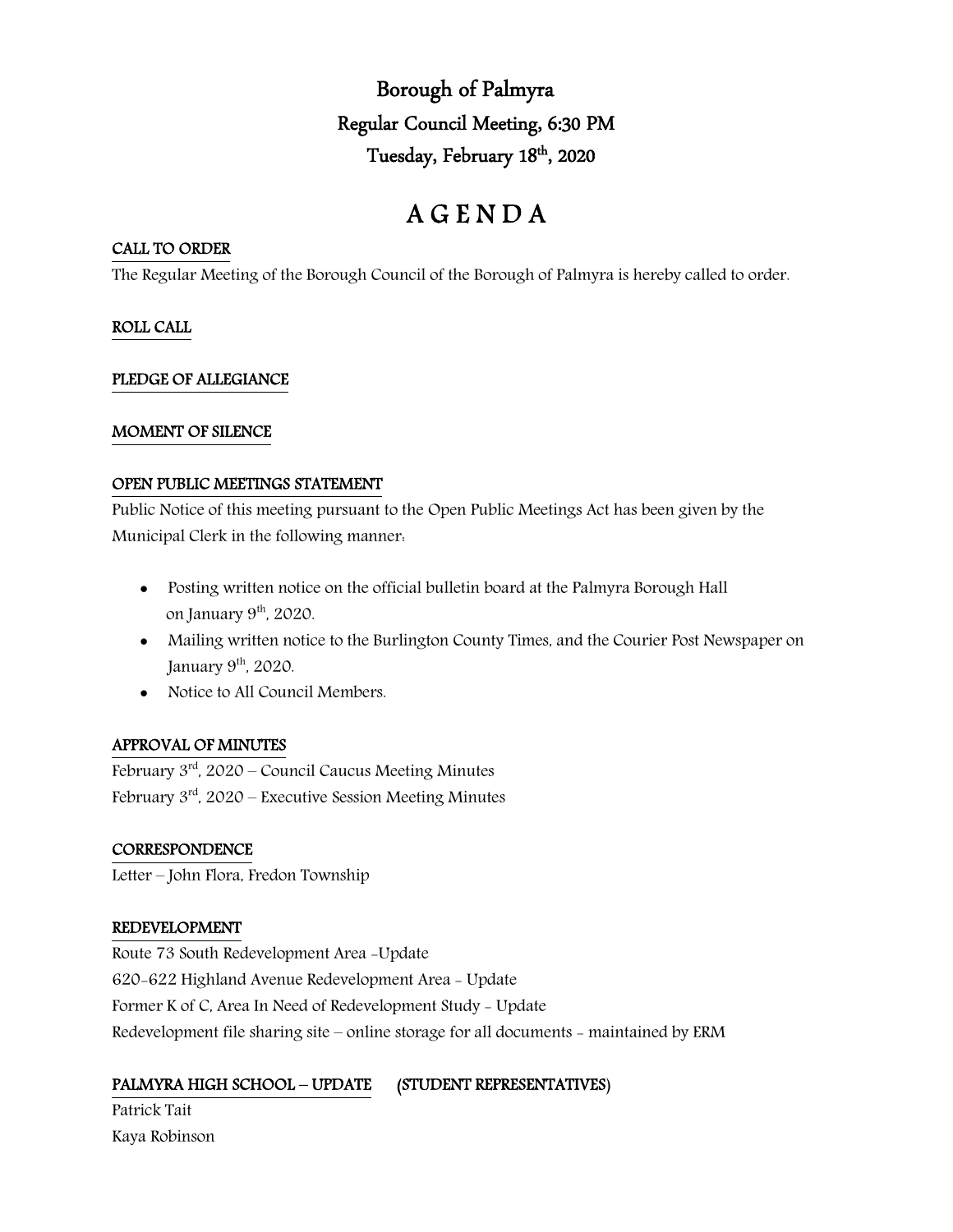#### PUBLIC PORTION

This public portion is for comment on updates, any item listed on the agenda or any opinion or concern you may wish to express to the Governing Body. Please sign in at the podium and state your name and address for the record. Council will give all comments appropriate consideration. Each citizen will be allotted up to five (5) minutes to speak, in order to allow everyone an opportunity to express their opinions or concerns.

#### ORDINANCE ON FIRST READING (public hearing on March 16<sup>th</sup>, 2020)

Ordinance 2020-01 An Ordinance To Exceed Municipal Budget Appropriation Limits And To Establish A CAP Bank (N.J.S.A. 40A:4-45.14).

Ordinance 2020-02 An Ordinance of the Borough of Palmyra, County of Burlington, State of New Jersey, Authorizing the Sale of Real Property (Block 120 Lot 4 on the Tax Map of the Borough of Palmyra) Pursuant to N.J.S.A. 40:12-13(b) 1 Et seg.

#### RESOLUTIONS Consent Agenda

Resolution 2020-95 to Resolution 2020-96 will be enacted as a single motion, if any resolution needs additional discussion it will be removed from the consent agenda and voted on separately.

Resolution 2020-95, Resolution adopting Revised Student Representatives Guidelines Dates February 18<sup>th</sup>, 2020 and Appointing two juniors, Andrew Yansick and Elizabeth Lake to Join our two Seniors Patrick Tait and Kaya Robinson as Palmyra High School Student Representatives to Borough Council Resolution 2020-96, Resolution Authorizing the Payment of Bills for the Month of February 2020 In the Amount of \$1,799,039.18

#### MOTION TO APPROVE TREASURERS REPORTS

• January 2020

#### COMMUNITY SPOTLIGHT

- Rock the Block AmeriCorps/ Habitat for Humanity April  $25<sup>th</sup>$ , 2020
- Palmyra Improvement Association guest speaker David Wyche, Burlington County Department of Economic Development on March 9<sup>th</sup>, 2020

#### DISCUSSION ITEMS

#### NEW Business

• Public Events

Black History Month Celebration - February 16<sup>th</sup> at 3:00 PM 2020 Census Job Fair –February 22<sup>nd</sup>, 2020, 9:00 am to 12:00 pm Easter Egg Hunt – April  $4^{th}$  at 9:00 AM Rabies Clinic – April  $18^{th}$  – 1:00–3:00 PM Palmyra Downtown & Public Safety Day – May 2<sup>nd</sup>